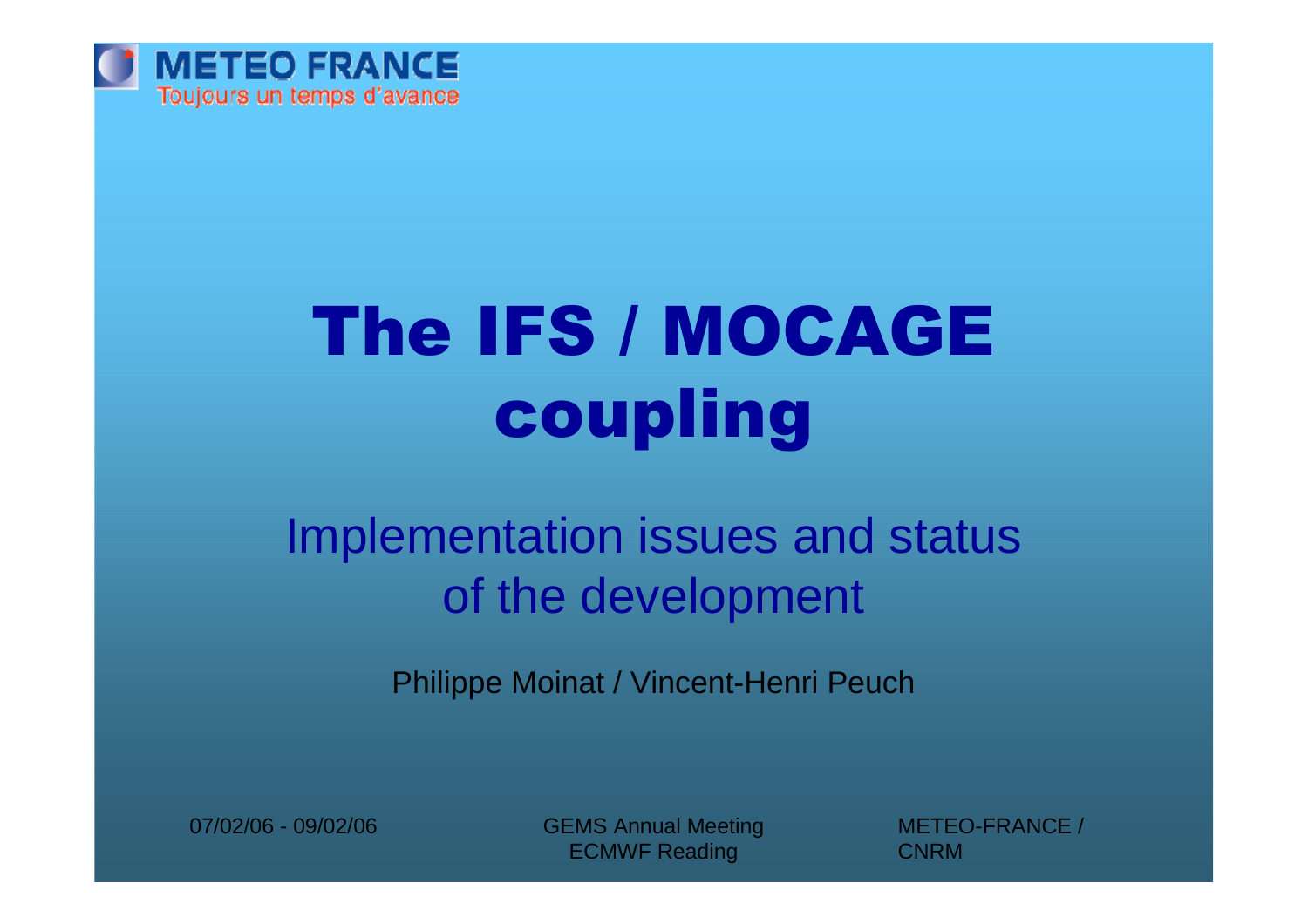

# Choice of the coupling software

•METEO-FR contributed to the selection of the OASIS4 software to support the coupling of the IFS with the CTMs.

(October meeting in Reading)

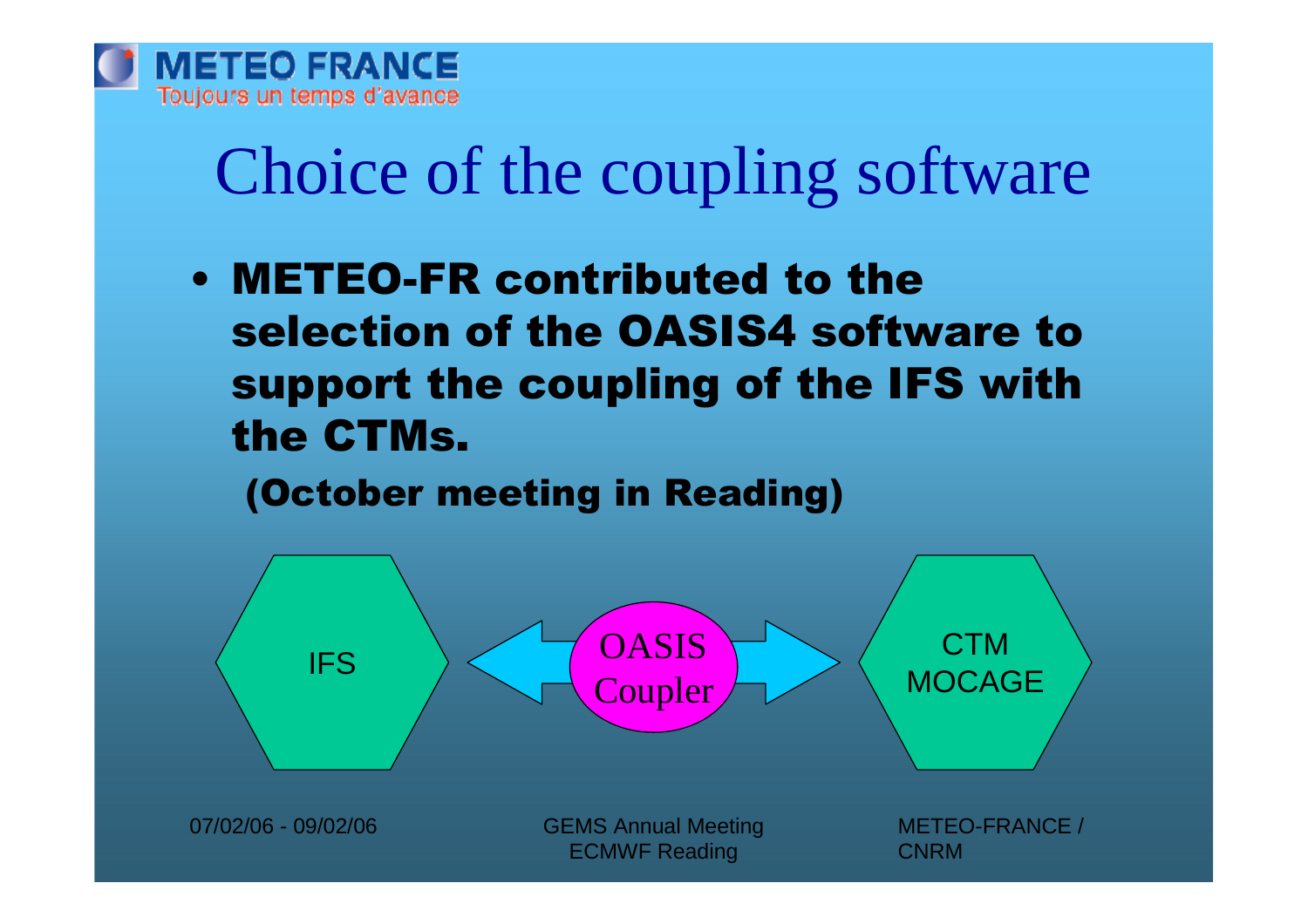

# Status of the interface development

- •MOCAGE/IFS interface via OASIS4 is under development.
	- –Interface definition in the fortran code
	- –Xml description and configuration (smioc and scc)

### •Implementation on ECMWF HPCD



–Done for the serial version. Implementation for the parallel version in progress.

07/02/06 - 09/02/06 CEMS Annual Meeting ECMWF Reading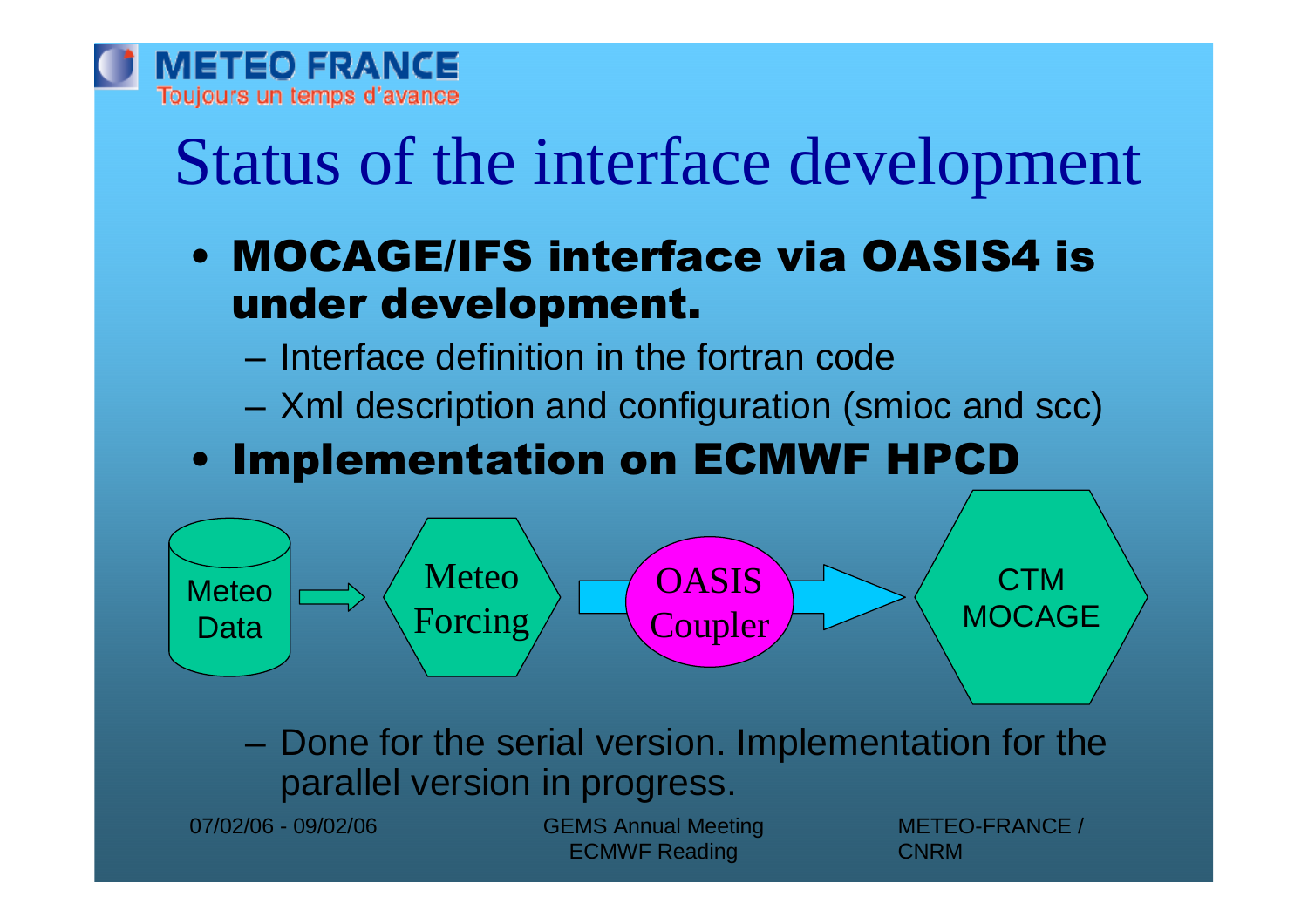

## Status of the interface development

## $\cdot$  IFS  $\rightarrow$  CTM Meteo forcing

- –3D fields: T (*K*), U (*m/s*), V (*m/s*), W (*Pa/s*), Q (*kg/kg*), Psurf (*Pa*)
- $-$  Vertical coordinate parameters  $P = ALF + BLF \times P$ surf
- –Frequency 6h (adjustable)

## $\bullet$  CTM  $\rightarrow$  IFS Chemical tendencies

– To be implemented. Tendency = ([final] – [initial])/ $\Delta t$ 

- $\cdot$  IFS  $\rightarrow$  CTM Assimilated Concentrations + Nudging
	- –To be done

07/02/06 - 09/02/06 CEMS Annual Meeting ECMWF Reading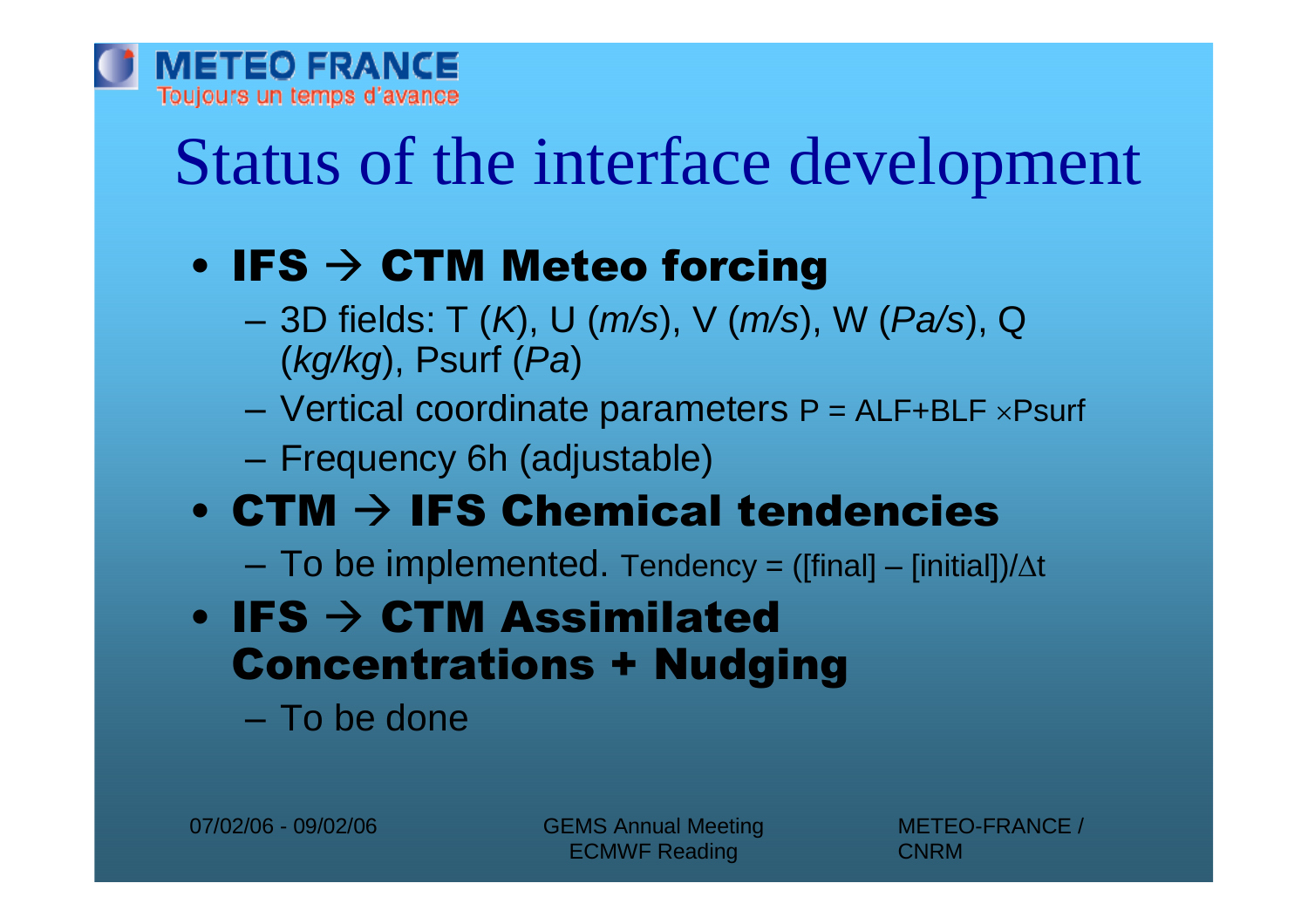## Implementation issues

METEO-FR has contributed to the discussion on the first approach to be tested to couple the IFS with the CTMs and advocated JF's first option:

## IFS with complete CTM "physics":

*<<All "physics"tendencies (diffusion, convection, emission, chemical conversion, deposition) come from CTM. IFS would only advect the tracers. Only one overall CTM tendency field would be necessary, which is in itself consistent.>>*

07/02/06 - 09/02/06 CEMS Annual Meeting ECMWF Reading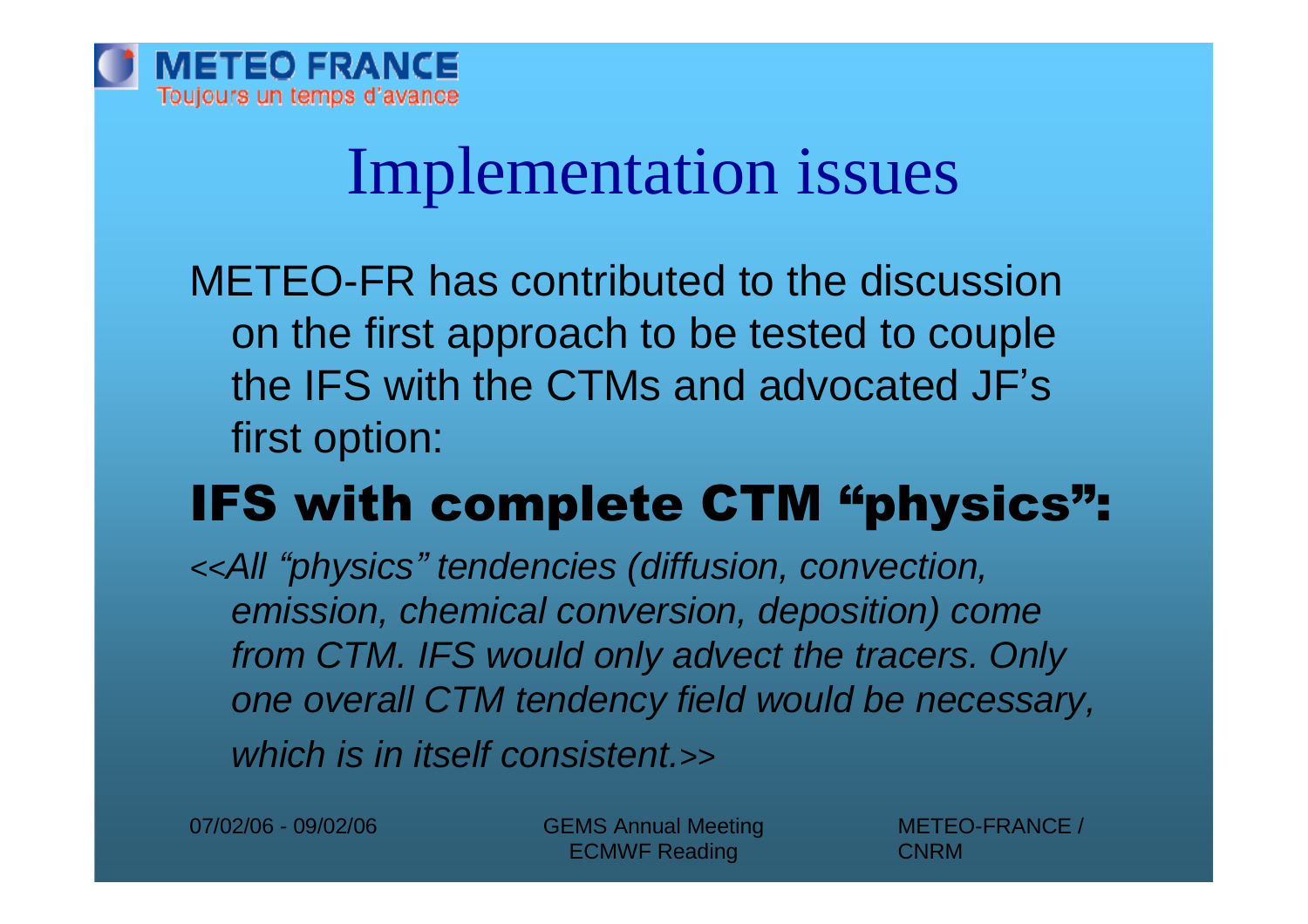# Proposed implementation: summary

- $-$  IFS  $\rightarrow$  CTM, every hour, 3D (T,u,v,w,q,P)
- CTM IFS, every hour, one "**total tendencies**" 3D field per chemical compound considered
- IFS advects its chemical compounds and applies the total tendencies ; assimilation for the different species is done monovariate (from the point of view of chemistry)
- IFS  $\rightarrow$  CTM, 3D concentration fields (analyses or forecasts), sent to the CTM at a lower frequency or applied with a nudging scheme.

07/02/06 - 09/02/06 CEMS Annual Meeting ECMWF Reading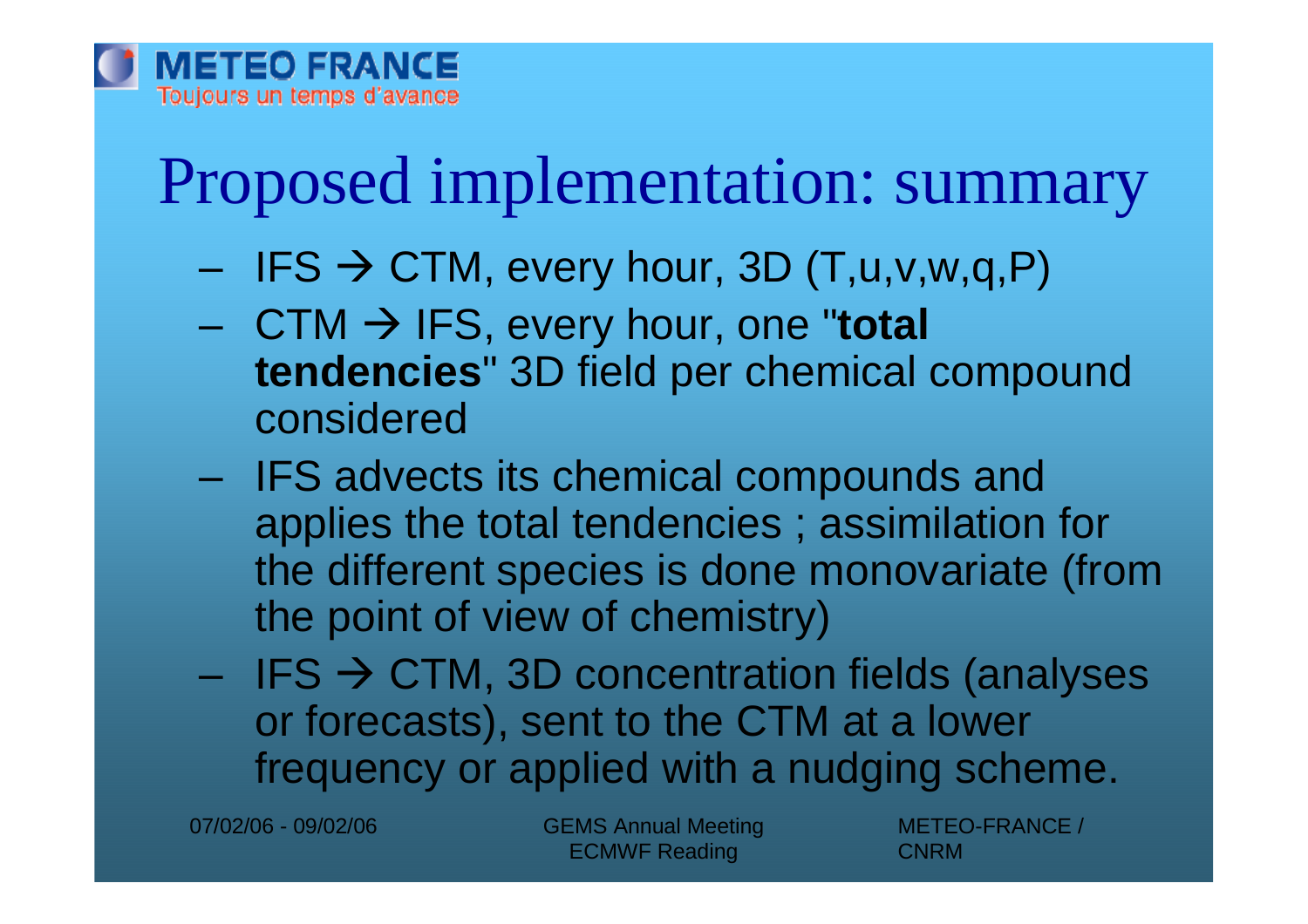

# Proposed implementation

The CTMs provide one "**total tendencies**" 3D field per chemical compound considered to the IFS (production and loss rates not exchanged as long as not required for the assimilation).

- All CTM physics included: comprehensive external parameterisation of chemistry
- Simplest approach. First go.
- **Monovariate assimilation** of the chemical variables in the IFS (Multivariate assimilation difficult due to insufficient vertical resolution of the obs.)

07/02/06 - 09/02/06 CEMS Annual Meeting ECMWF Reading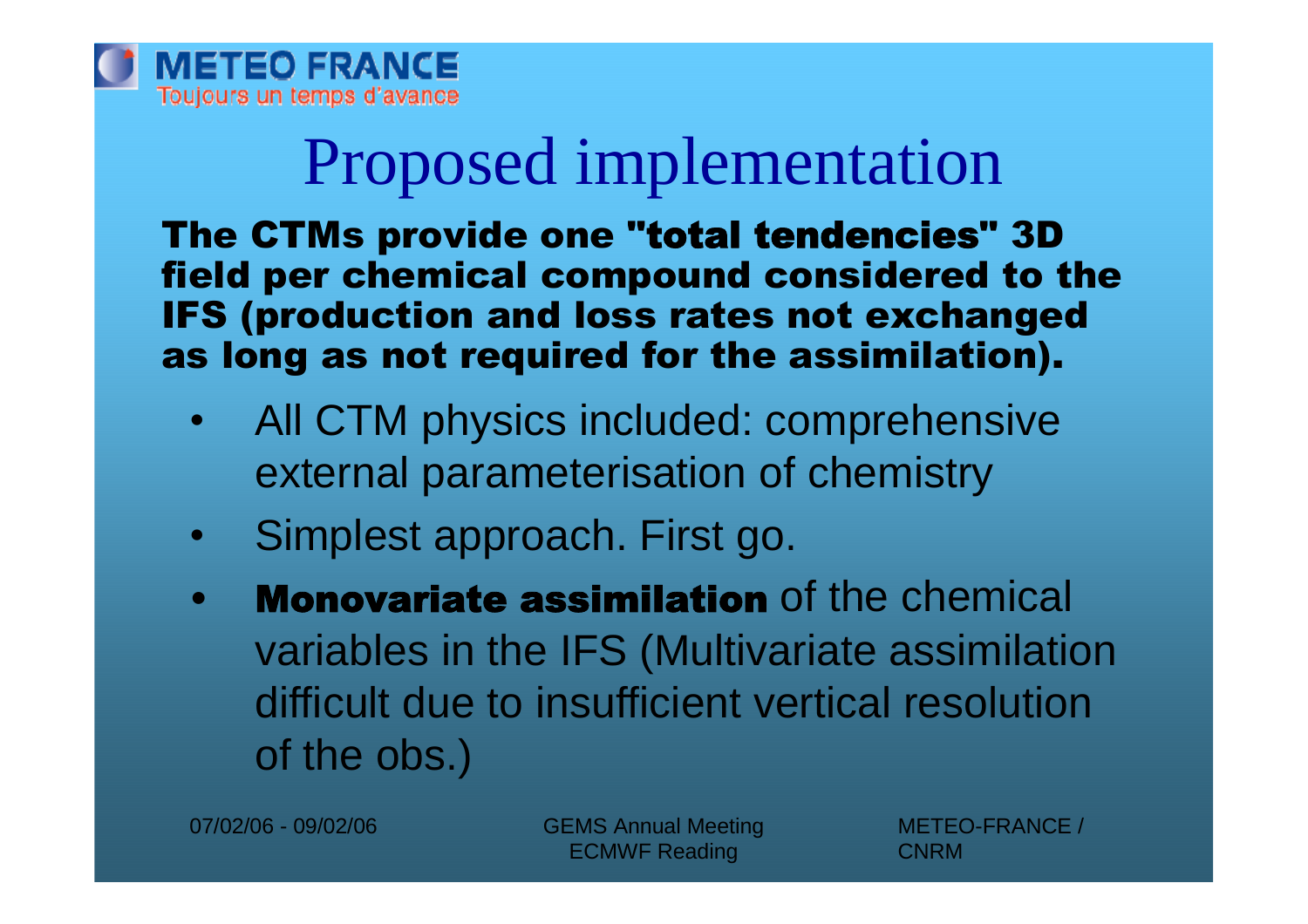## Proposed implementation  $IFS \rightarrow CTM$ , every hour, 3D (T,u,v,w,q,P)

- The possible dislocation problem is minimized with a small coupling time step
- Better to have frequent update of a small number of fields than less frequent update of numerous variables (convective mass-fluxes, 3D rainfall, cloud distribution,... desirable to ensure a full consistency in IFS and the CTMs: ).

CTM = comprehensive external parameterisation of chemistry !

07/02/06 - 09/02/06 CEMS Annual Meeting ECMWF Reading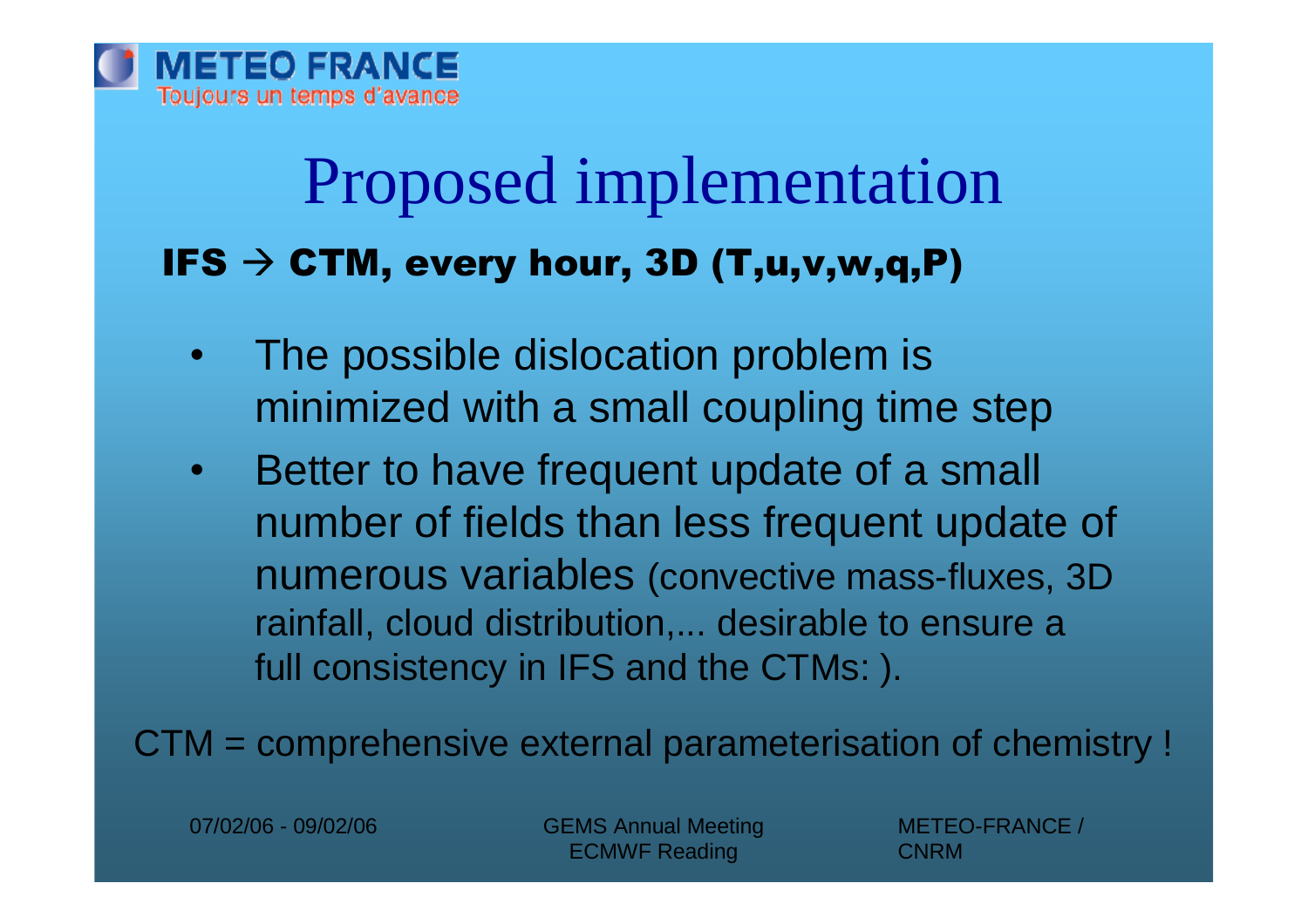

# Proposed implementation

IFS  $\rightarrow$  CTM, 3D concentration fields sent to the CTM at a lower frequency or applied with a nudging scheme.

- Low frequency "synchronisation" of IFS and CTM concentrations (~ 1 / day depending on typical separation time of IFS and CTM solutions) IFS **CTM**
- Or  $\sim$  1 hour coupling + nudging  $[C]=[C(CTM)]\times(1-f(t))+ [C(IFS)]\times f(t), (f(t))$ relaxation time  $\sim$  6 or 12 hours. To be tested)

Objective: avoid continuous spin-up of the CTM

07/02/06 - 09/02/06 CEMS Annual Meeting ECMWF Reading